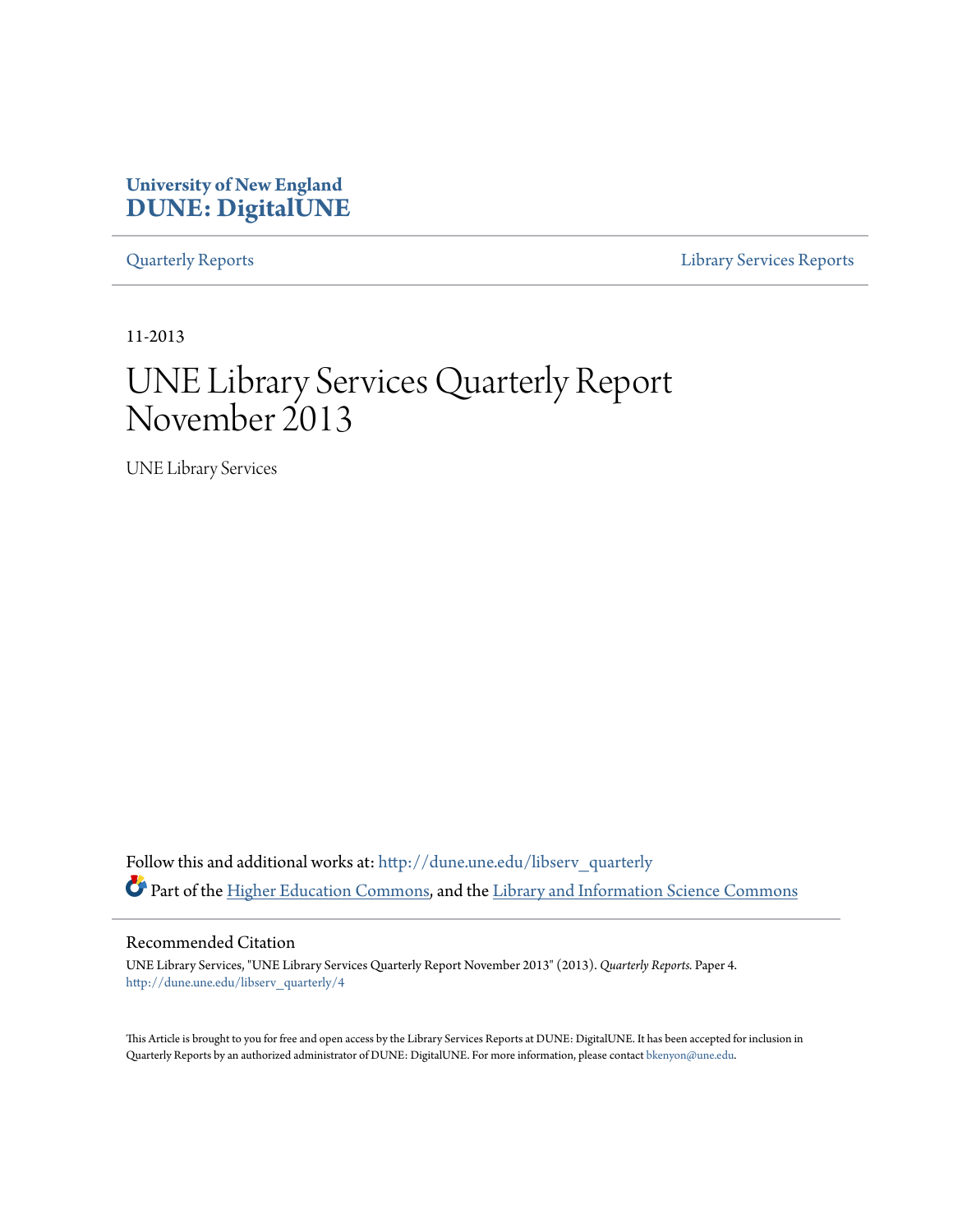

**UNE** 

Links

# *UNE LIBRARY SERVICES* www.une.edu/library

*Report to the Board of Trustees, Nov. 2013*

## **DUNE: DigitalUNE**

#### *"UNE's centralized, online repository"*

Administered and maintained by UNE Library Services, DUNE:Digital UNE collects, preserves , and provides access to the scholarly and creative works and unique resources of the University of New England. University community members are encouraged to contribute works such as articles, presentations, theses, books, journals, conference proceedings, creative activities, media, and other UNE-related items. UNE Library Services won a grant from the National Library of Medicine to purchase a large flatbed scanner to help with digitization.



*Home page of DUNE websit[e http://dune.une.edu](http://dune.une.edu/)*

**DUNE: DigitalUNE** 

*Student Kiera L. with her new Kindle Fire!*

### **UNE Library Services Fall Open Houses**

#### *"Welcoming new and returning students"*

Both campus Libraries held Open Houses this fall to welcome students. Abplanalp Library held a pizza party on September 5th and counted 530 people in and out of the library during the event. Area pizza businesses donated gift cards for raffle prizes for students. On September 18<sup>th</sup>, Ketchum Library's Open House had a birthday party theme to celebrate 45 years in the building, and counted 1865 people that day. Raffle prizes ranged from pens and T-shirts to a Kindle Fire won by one happy student (shown in photo).



*L to R: Cally Gurley, Special Collections Director, Elena Dodd, and Marilyn Gugliucci, Director of Geriatrics Education and Research at UNECOM, who conceived of the archive and facilitated the donation.*

#### **Caregiver and Older Adult Research archive launched at UNE**

#### *"Harap Collection starts the National Elder Perspective Archive (NEPA)"*

Elena Dodd, and her sisters Linda Makosky, Joan Gould, and Eileen Drath, donated their comprehensive caregiver records of end-of-life care given to their mother, Joan C. Harap, to UNE. These meticulous caregiver and medical records were kept by all family members and other caregivers during Mrs. Harap's illness until her death at the age of 95, and are the first of their kind to be collected for research at UNE. They will serve as the model for the NEPA Collection, to enable researchers to read first-hand experiences and stories of older adults during the aging and dying process.